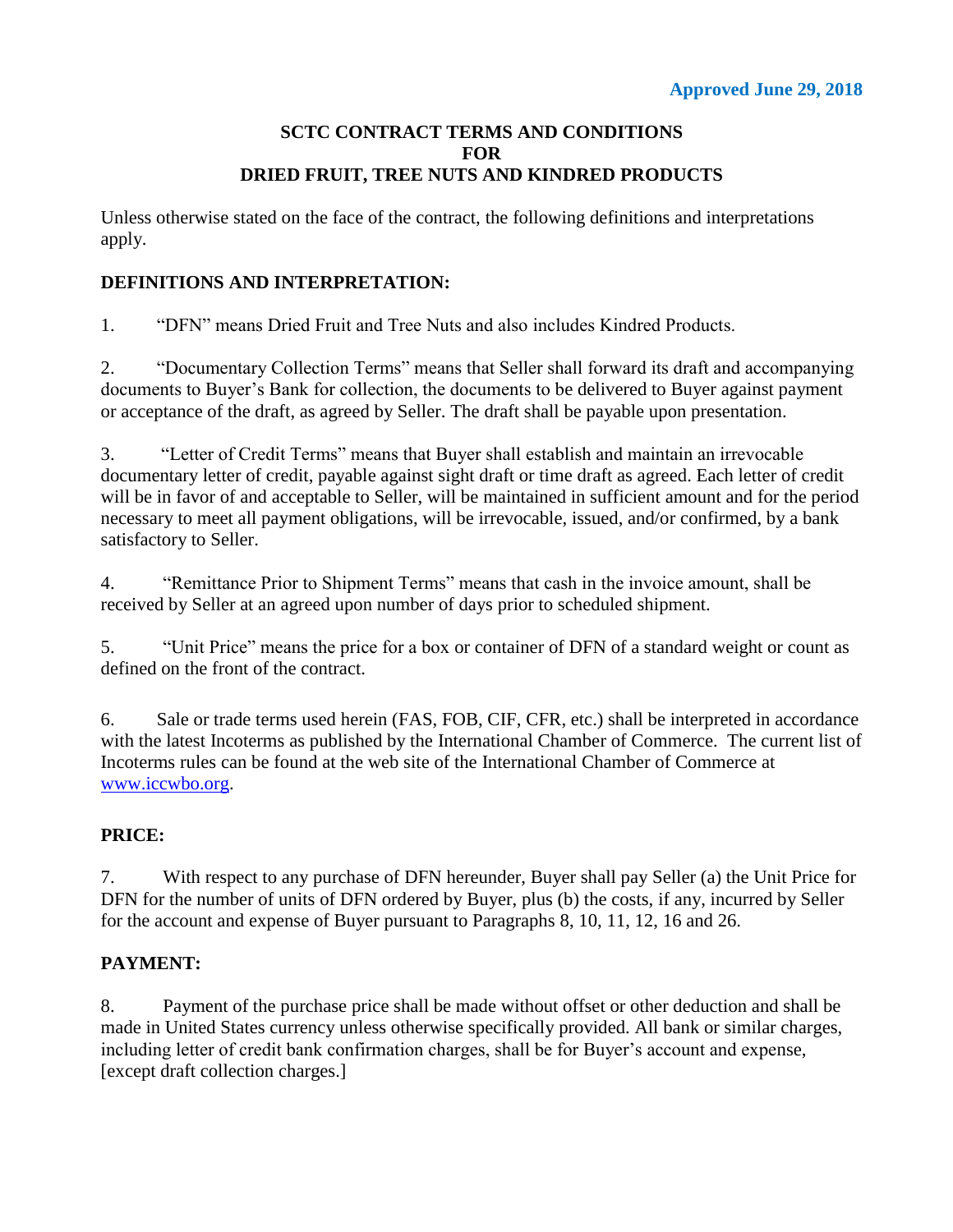### **SHIPMENT:**

9. Seller may ship at any time it chooses within the Shipment Period. Shipment on any route, whether all water or by landbridge, may be by one or more carriers, direct or indirect, with or without transshipment. The date of shipment shall be deemed to be the "received for shipment" date of the bill of lading (including if issued by a Non-Vessel Operating Common Carrier (NVOCC) from any U.S.A. landbridge port or inland point of shipment.

10. Any request by Buyer for shipment by specific vessel or for change or deviation from the specific routing selected by Seller shall be subject to Seller's approval. Any differential in freight, insurance or other costs occasioned by any such request, change or deviation shall be for Buyer's account and expense.

### **MARINE AND WAR RISK INSURANCE:**

11. On CIF sales, and if requested by Buyer in advance on non-CIF sales, Seller shall procure a policy of marine insurance against the risks of carriage involved in the contract. The insurance shall be contracted for on F.PA.E.C. (Free of Particular Average English Conditions) terms but with risk cover, if obtainable. Additional risks requested by Buyer will, if obtainable, also be covered and Buyer will be notified if any such additional risks are unobtainable. Said policy of marine insurance will cover the CIF or contract price, as the case may be, plus ten percent (10%). For non-CIF sales, and if not otherwise requested by Buyer, Seller may nevertheless, in its sole discretion, elect to procure a policy of marine insurance as above for Buyer's account and expense, unless Buyer shall furnish Seller, prior to shipment, with a certificate of such insurance or other valid proof of the writing of a policy of marine insurance covering the contract satisfactory to Seller.

12. Buyer may request war risk insurance in addition to regular marine insurance, in which case Seller shall endeavor to procure such insurance in the United States market for Buyer's account and expense. If war risk insurance is unobtainable in that market, Seller shall so notify Buyer. If in its judgment the situation so warrants, Seller may obtain war risk insurance for Buyer's account and expense in any available market.

#### **TITLE AND RISK:**

13. Title to DFN shall be accordance with the most current Incoterms, or as specified in the contract and risk of loss and/or damage to DFN, shall pass from Seller to Buyer at the time that Seller is deemed to have delivered DFN to Buyer as hereinafter described.

#### **DELIVERY:**

14. Delivery to Buyer of DFN pursuant to a FOB, CIF or CFR sale shall be deemed to have been made by Seller to Buyer as the DFN crosses the ship's rail at the port of loading. Delivery to Buyer of DFN pursuant to a FAS sale shall be deemed to have been made by Seller to Buyer as the DFN is delivered to the vessel carrier, or its agent, at the port of loading.

15. Delivery to Buyer of DFN pursuant to the following trading terms -- Free Carrier (named point); Carriage Paid To (named point of destination); or Carriage and Insurance Paid (named point of destination) -- shall be deemed to have been made by Seller to Buyer at the point that the DFN was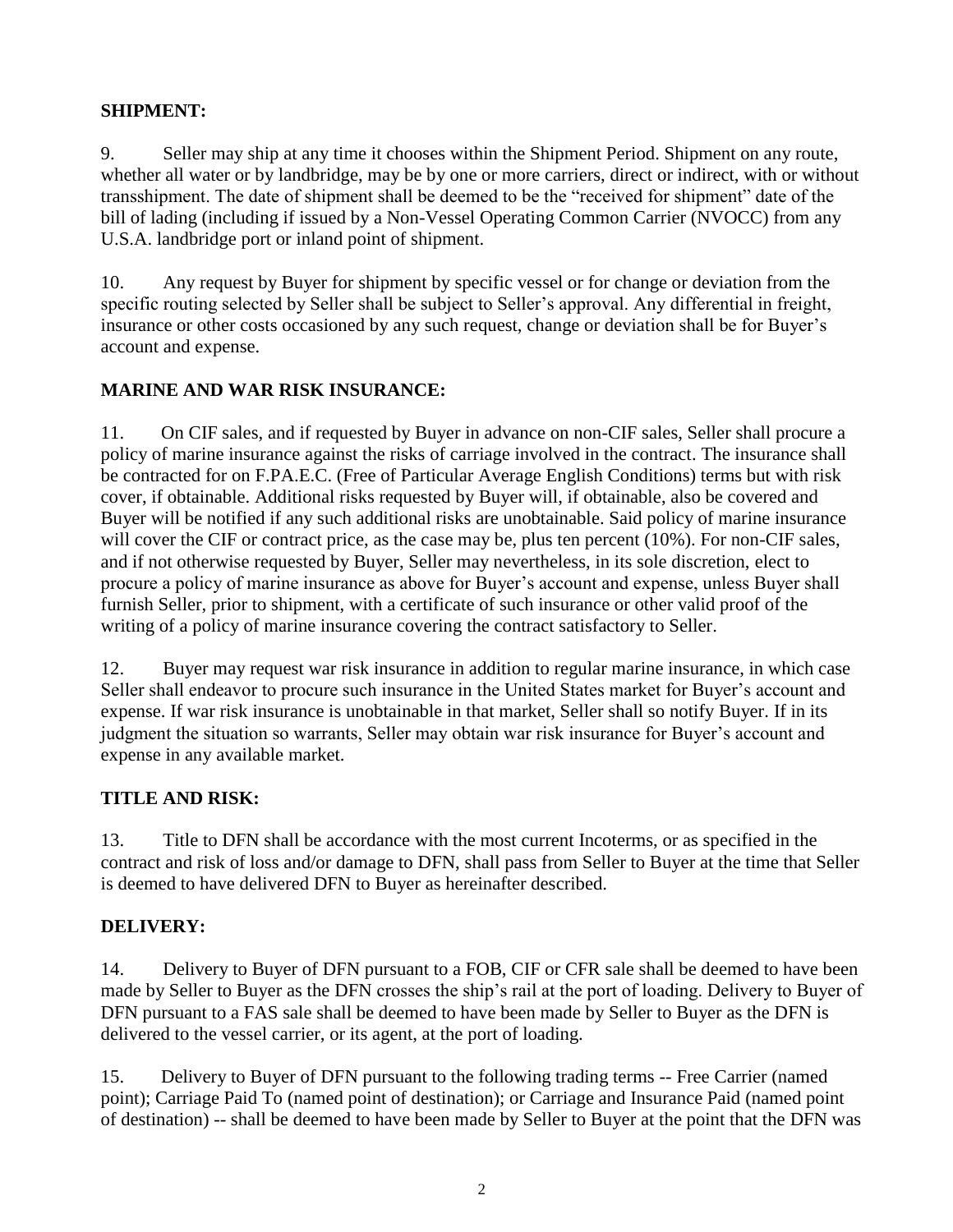delivered into the custody of the sole carrier or the first carrier, as the case may be, as specified in the latest Incoterms as published by the International Chamber of Commerce*.*

# **TRANSPORTATION COSTS:**

16. Buyer shall be responsible for all transportation and other costs incurred beyond the point of delivery of the DFN, which, without limitation, shall include all storage, loading, unloading, handling and other charges.

# **QUALITY, GRADE, SIZE AND CONDITION:**

17. DFN at the time of shipment shall be of the size, and shall be equal to or better than, the quality or grade, specified in the contract. DFN sold on a sample basis shall average equal to, or better than, sample.

18. If a Quality Certificate is issued by a regulatory or certified body and either attached to the payment documents or otherwise furnished to Buyer prior to arrival of the DFN at the port of discharge, such Quality Certificate shall be final as to quality, grade, size and condition. If such a Quality Certificate is not furnished, Buyer shall nevertheless accept and pay for the DFN, and settlement of any dispute as to quality, grade, size or condition at the time of shipment shall be determined by arbitration as set forth below.

# **WEIGHTS:**

19. Pounds avoirdupois shall be converted to kilograms at the rate of 2.2046 pounds per kilogram *or as per the specific prevailing industry norm*. CWT, or hundredweight, shall mean 100 pounds avoirdupois. Bulk DFN in bags, except edible tree nuts, are sold gross for net. Edible tree nuts are sold on a net weight basis.

20. If a sworn Weight Certificate or public weightmaster's Certificate of Weight at the packing or shipping point is attached to the payment documents or otherwise furnished to Buyer prior to arrival of the DFN at the port of discharge, such Certificate shall be final as to weight. If such a Certificate is not furnished, Seller shall reimburse Buyer for any shortage in invoice weight in excess of one percent (1%) as determined by a governmental or officially authorized weighing agency at the port of discharge; provided, that claim therefor is made by Buyer within thirty (30) calendar days from the date of discharge [of not less than eighty-five percent (85%) of the parcel.]

# **QUANTITIES:**

21. Seller may ship, and Buyer must accept, a variation in quantity of up to five percent (5%) more or less than the quantities named for each item of DFN sold.

22. Each contract for the purchase of DFN shall be deemed separable as to all DFN sold thereunder and Buyer shall not refuse to receive any lot or portion because of non-delivery or delay in delivery of any other lot or portion or the failure of any lot or portion to conform to contract requirements. Seller may ship the goods in one or more installments within the Shipment Period but shall not, following shipment of ninety-five percent (95%) of the total contracted quantity, ship additional quantities unless such previous shipment has been noted as "partial delivery."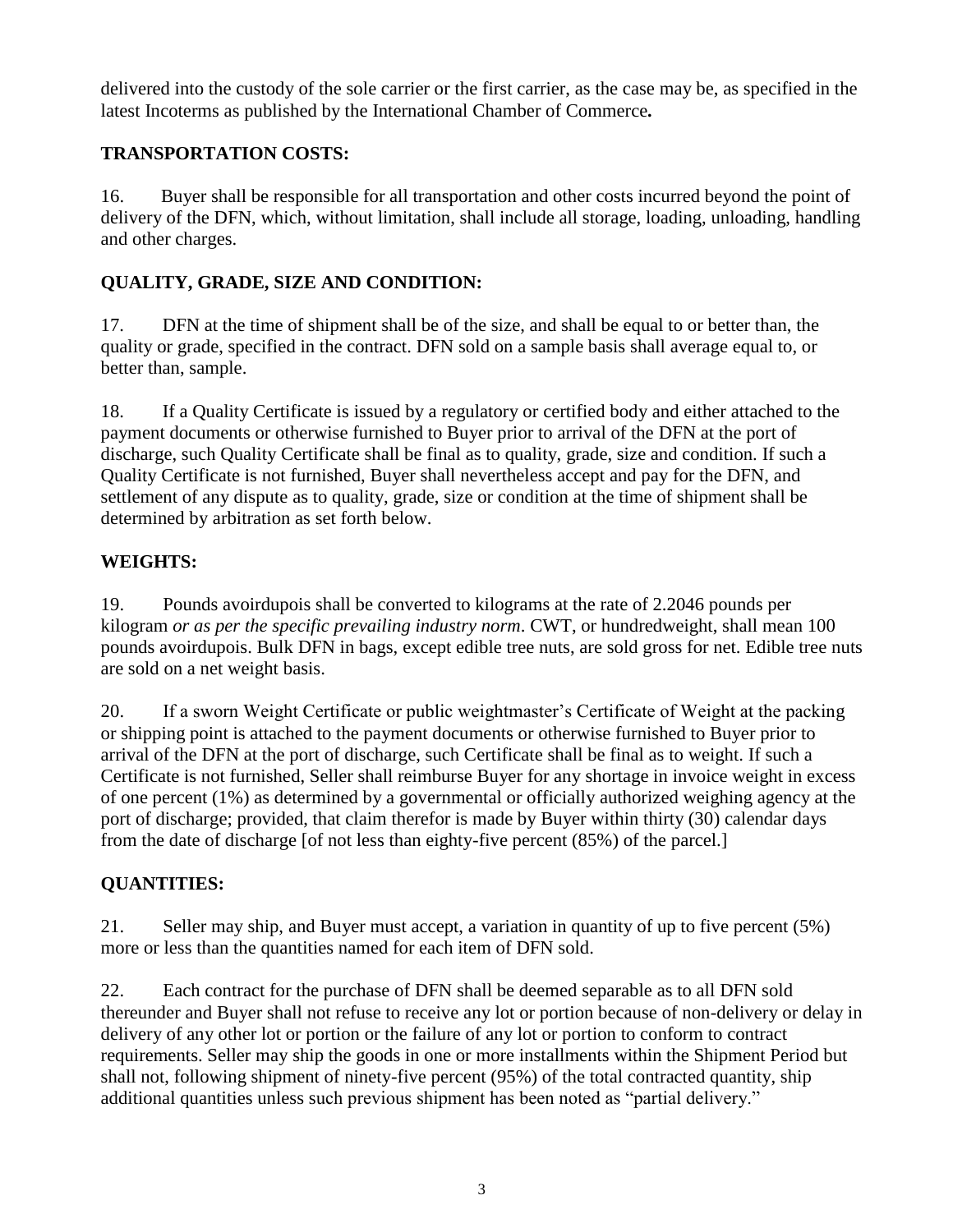# **CLAIMS:**

23. Buyer's receipt of any DFN delivered pursuant to these terms and conditions shall be an unqualified acceptance of, and a waiver by Buyer of any and all claims with respect to, such DFN, unless Buyer gives Seller notice of claim within seven (7) calendar days after Seller has tendered delivery of the DFN, or, in the case of non-arrival, within seven (7) calendar days after a reasonable time for delivery has elapsed. A full statement in writing of the claim and of the basis therefore shall be filed with Seller within twenty (20) calendar days after Seller has tendered delivery of the DFN, or, in the case of non-arrival, within twenty (20) calendar days after a reasonable time for delivery has elapsed. In cases where the product has been used by the buyer, the buyer shall be deemed to have accepted the product quality and may not file a claim for quality against the seller.

24. Notwithstanding the pendency of any claim with respect to a shipment of DFN, or with respect to any other shipment of DFN, Buyer shall pay Seller the full amount of the invoice for such shipment without offset, discount or other deduction. Acceptance by Buyer of any payment tendered by Seller in settlement of any claim shall constitute a full and complete satisfaction and discharge of such claim. No allowance of any claim shall constitute a precedent for the allowance of any other claim.

## **FORCE MAJEURE AND LIABILITY:**

25. In the event that Buyer or Seller is unable to perform its obligations with respect to any sale to which these terms and conditions apply due to events of force majeure, including but not limited to crop disease, destruction, shortage, damage or loss, acts of God, governmental action, fires, floods, explosions, strikes, slowdowns or other concerted acts of workers, war or hostilities, insurrections, rebellions, riots or any other civil disorder, embargoes, wrecks or delays in transportation, inability to obtain necessary materials or equipment, criminal conduct of third parties, or any failure of the other party to act as required but specifically excluding a party's lowered profit, cost of financing or other business considerations, then in that event, and then only to the extent so justified, the party unable to perform shall, upon written notice to the other party, be relieved of its obligations, but only to the extent of the effects of force majeure and only for so long as the event of force majeure continues. The party unable to perform shall use its best efforts to remedy the effects of force majeure. Seller shall not be obligated, by reason of force majeure circumstances, to purchase DFN from others in order to enable it to deliver DFN to Buyer.

26. In no event shall Seller be liable for a delay in shipment of the DFN or for non-delivery, short delivery, or loss or damage to the DFN caused or contributed to by the withdrawal of, postponement of, departure of, or the leaving of the DFN by the carrier otherwise scheduled to depart within the Shipment Period on which Seller has engaged space. In the case of a delay in shipment for any cause, if Seller shall notify Buyer before expiration of the Shipment Period, or within eight (8) calendar days thereafter, of the fact and cause of delay, the Shipment Period shall be extended for the period during which such cause shall operate, unless Buyer shall, within ten (10) calendar days of the effective date of Seller's notice, instruct Seller to ship the DFN by an alternate route, in which case Seller shall, if practicable, ship by said route. All additional costs for such alternative routing shall be for Buyer's account and expense.

27. For all contracts entered into on or after May 1 of a particular year and pertaining to crops to be harvested during that year, if the Secretary of the California Department of Food and Agriculture or any governmental body exercising control over or regulating production of the crop sold shall determine that there has been a substantial reduction in or damage to that portion of the crop of which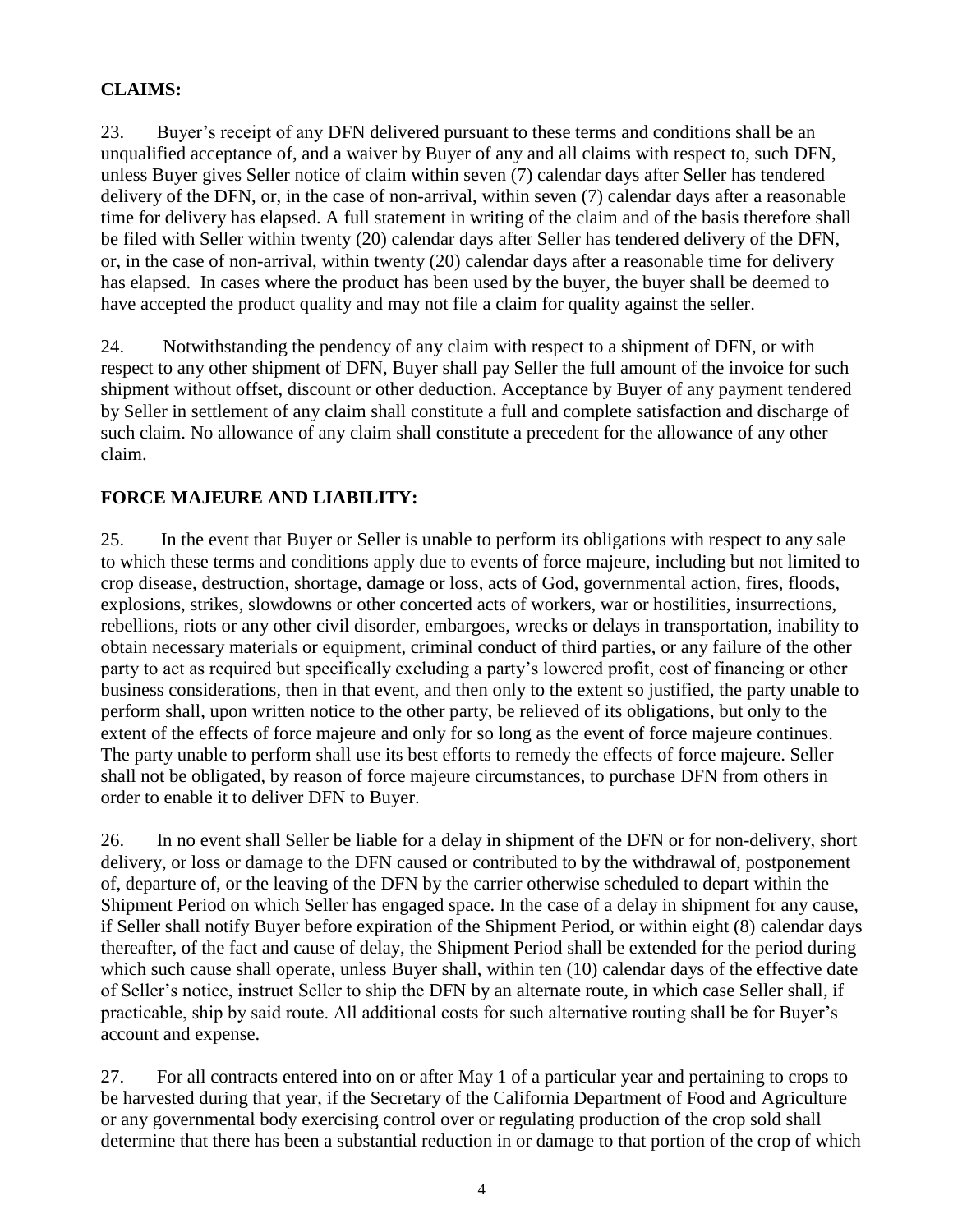the DFN sold thereunder is a part, Seller shall may prorate deliveries in any reasonable manner among all its customers (including Buyer) in accordance with the percentage of loss or damage so determined.

# **SUBSTITUTION:**

28. If Seller is unable to furnish the full quantity of any item of DFN specified in a contract by reason of force majeure, or any other cause or condition whatsoever beyond Seller's control, Buyer shall be notified in writing and given the privilege of selecting and substituting other items of DFN then available, the price to be paid for such substituted item to be the contract price for the original item plus or minus the differential between such items as set forth on Seller's price list existing as of the contract date or, if such price list does not include both the original and substituted items, the differential between such items on Seller's most recent price list which does contain a price for both such items. The sale of such substituted item of DFN shall otherwise be subject to all the terms and conditions of the original contract. Buyer's selection shall be made and notified to Seller within three (3) calendar days from the effective date of Seller's notice, failing which Seller shall be relieved from the obligation of delivering the substitute items. If Seller cannot fill all orders for DFN from its customers by reason of any such cause specified above, Seller may prorate deliveries in any reasonable manner among all its customers (including Buyer). Any other substitutions mutually agreed to by Seller and Buyer shall be priced in the manner set forth above and shall otherwise be subject to all the terms and conditions of the original contract.

## **GOVERNING LAW:**

29. The validity, interpretation and performance of any sale to which these terms and conditions apply shall be governed by the provisions of the United Nations Convention on Contracts for the International Sale of Goods (the "Convention"). To the extent that the Convention does not expressly settle the rights and obligations of the parties, such matters shall be governed by the domestic law of the State of California, U.S.A.

## **ARBITRATION:**

30. All disputes regarding export sales arising under the agreement between Buyer and Seller, including disputes arising out of these terms and conditions, shall be determined by final and binding arbitration pursuant to the JAMS Streamlined Arbitration Rules & Procedures. A copy of the JAMS Streamlined Arbitration Rules & Procedures may be viewed at [www.shipsctc.org](http://www.shipsctc.org/) or www.jamsadr.com. Both parties shall review and familiarize themselves with the contents of the JAMS Streamlined Arbitration Rules & Procedures and agree to be bound by them. The place of arbitration shall be held in the State of California, USA. The language to be used in the arbitral proceeding will be English. If neither of the parties to the dispute is a member of SCTC , JAMS has no obligation to conduct the arbitration and the parties will be required to utilize another organization qualified to conduct a commercial arbitration.

The parties shall bear the costs of arbitration, including administrative expenses and arbitrators' fees, in equal proportions or as otherwise ordered by JAMS.

Judgment upon the award rendered by the arbitrator may be entered in any court having jurisdiction thereof. Failure of a member of SCTC to comply with an award shall be grounds for suspension or expulsion pursuant to Sections 2.08 and 2.09 of SCTC's Bylaws.